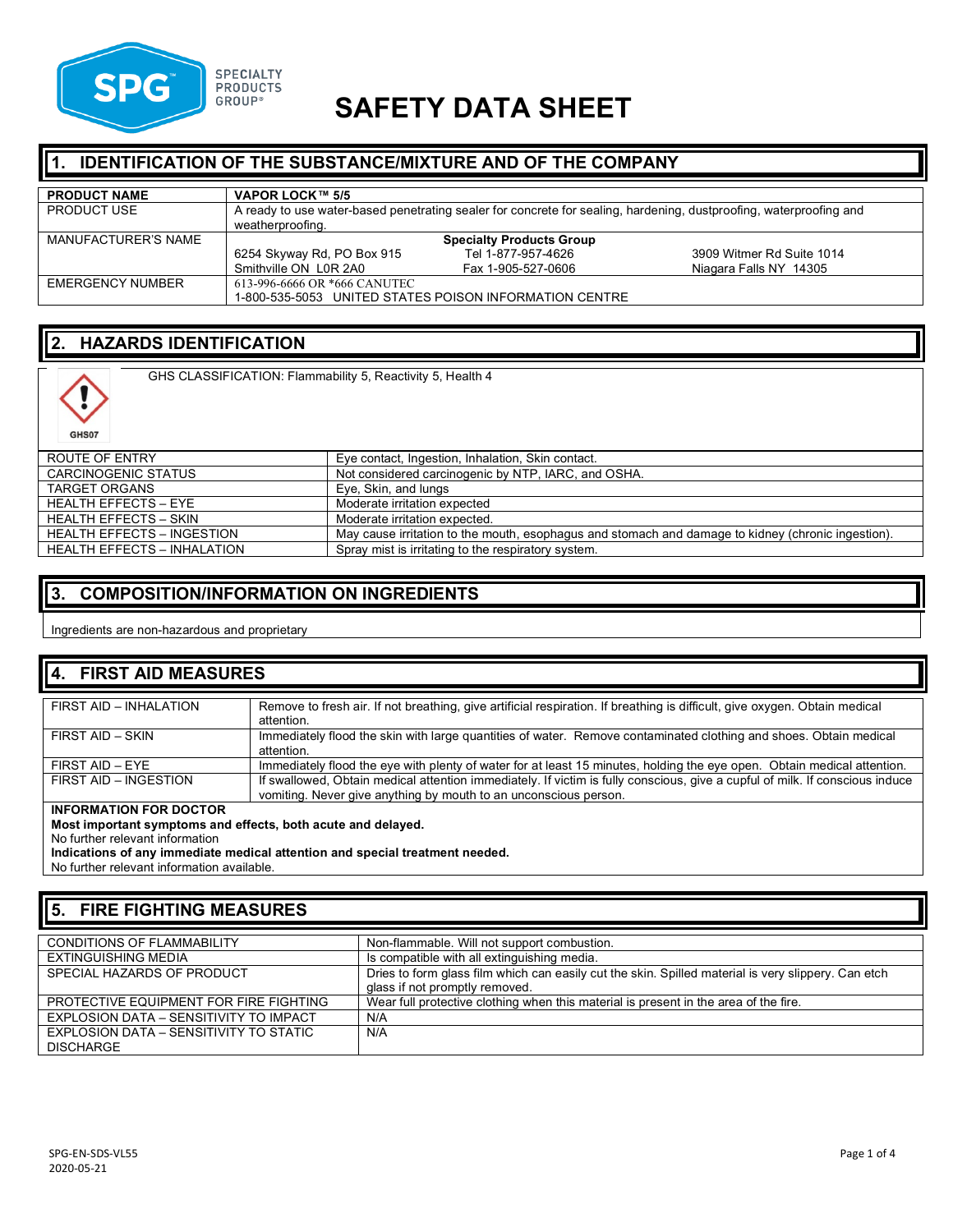# **VAPOR LOCK™ 5/5**

#### **6. ACCIDENTAL RELEASE MEASURES**

| <b>SPILL PROCEDURES</b>   | Small spills – Mop up and neutralize liquid, dispose in accordance with federal, provincial and local requlations or<br>permits.                                                                                                                                                               |
|---------------------------|------------------------------------------------------------------------------------------------------------------------------------------------------------------------------------------------------------------------------------------------------------------------------------------------|
|                           | Large spills – Isolate hazard area. Do not touch or walk through spilled material. Isolate, dike and store discharged<br>material, if possible. Use sand or earth to contain material. If containment is impossible, neutralize contaminated<br>area and flush with large quantities of water. |
| PERSONAL PRECAUTIONS      | Wear chemical goggles, body-covering protective clothing, chemical resistant gloves and rubber boots. Use a<br>NIOSH-approved dust and mist respirator where spray mist occurs.                                                                                                                |
| ENVIRONMENTAL PRECAUTIONS | Prevent the material from entering drains or watercourses. Notify authorities if spill has entered watercourse or<br>sewer.                                                                                                                                                                    |

#### **REFERENCES TO OTHER SECTIONS**

See Section 7 for information on safe handling

See Section 8 for information on personal protection equipment

See Section 13 for disposal information

#### **7. HANDLING AND STORAGE**

HANDLING Avoid contact with eyes, skin and clothing. Avoid breathing mist. Keep container closed. Promptly clean up spills.<br>STORAGE Keep container closed. Store in clean steel or plastic containers. Separate from acids, re Keep container closed. Store in clean steel or plastic containers. Separate from acids, reactive metals and ammonium salts. Storage temperature 0-95 deg C. Do not store in aluminum, fiberglass, copper, brass, zinc or galvanized containers. **INFORMATION ABOUT PROTECTION AGAINST EXPLOSION AND FIRE** Keep ignition sources away – Do not smoke

Protect against electrostatic charges

#### **SPECIFIC END USE(S)**

No further relevant information available

#### **8. EXPOSURE CONTROLS/PERSONAL PROTECTION**

| ENGINEERING CONTROL           | Use with adequate ventilation. Keep containers closed. Safety shower and eyewash fountain should be within direct      |
|-------------------------------|------------------------------------------------------------------------------------------------------------------------|
| <b>MEASURES</b>               | access.                                                                                                                |
| <b>RESPIRATORY PROTECTION</b> | Use a NIOSH-approved dust and mist respirator where spray mist occurs. Observe Provincial regulations for              |
|                               | respiratory use.                                                                                                       |
| <b>HAND PROTECTION</b>        | Full-length gloves should be worn during all handling operations. Neoprene gloves.                                     |
| EYE PROTECTION                | Chemical goggles should be worn during all handling operations to protect against splashing.                           |
| <b>BODY PROTECTION</b>        | Discard contaminated protective equipment. If there is danger of splashing, wear overall or apron.                     |
| <b>PROTECTION DURING</b>      | During application, adequate ventilation must be provided. Mix in a well-ventilated area. If ventilation is poor, wear |
| APPLICATION                   | respiratory protection. Dries to form glass film which can easily cut the skin. Spilled material is very slippery. Can |
|                               | etch glass if not promptly removed.                                                                                    |
|                               |                                                                                                                        |

### **9. PHYSICAL AND CHEMICAL PROPERTIES**

| PHYSICAL STATE                        | Liquid          |
|---------------------------------------|-----------------|
| <b>ODOUR &amp; APPEARANCE</b>         | Odorless, clear |
| ODOR THRESHOLD (ppm)                  | <b>NA</b>       |
| <b>SPECIFIC GRAVITY</b>               | $1.07 - 1.10$   |
| VAPOR DENSITY (AIR = 1)               | ND.             |
| VAPOR PRESSURE at 20°C                | <b>ND</b>       |
| <b>EVAPORATION RATE</b>               | <b>ND</b>       |
| <b>BOILING POINT (°C)</b>             | <b>ND</b>       |
| FREEZING POINT (°C)                   | ND.             |
| pH                                    | $10 - 12$       |
| COEFFICIENT OF WATER/OIL DISTRIBUTION | ND.             |
| SOLUBILITY IN WATER                   | Miscible        |
| VOC(q/L)                              | 0               |
| FLASH POINT (PMCC) (°C/°F)            | Non-flammable.  |
| UPPER FLAMMABLE LIMIT %VOL            | <b>NA</b>       |
| LOWER FLAMMABLE LIMIT %VOL            | NA.             |
| <b>AUTOIGNITION TEMP (°C/°F)</b>      | <b>NA</b>       |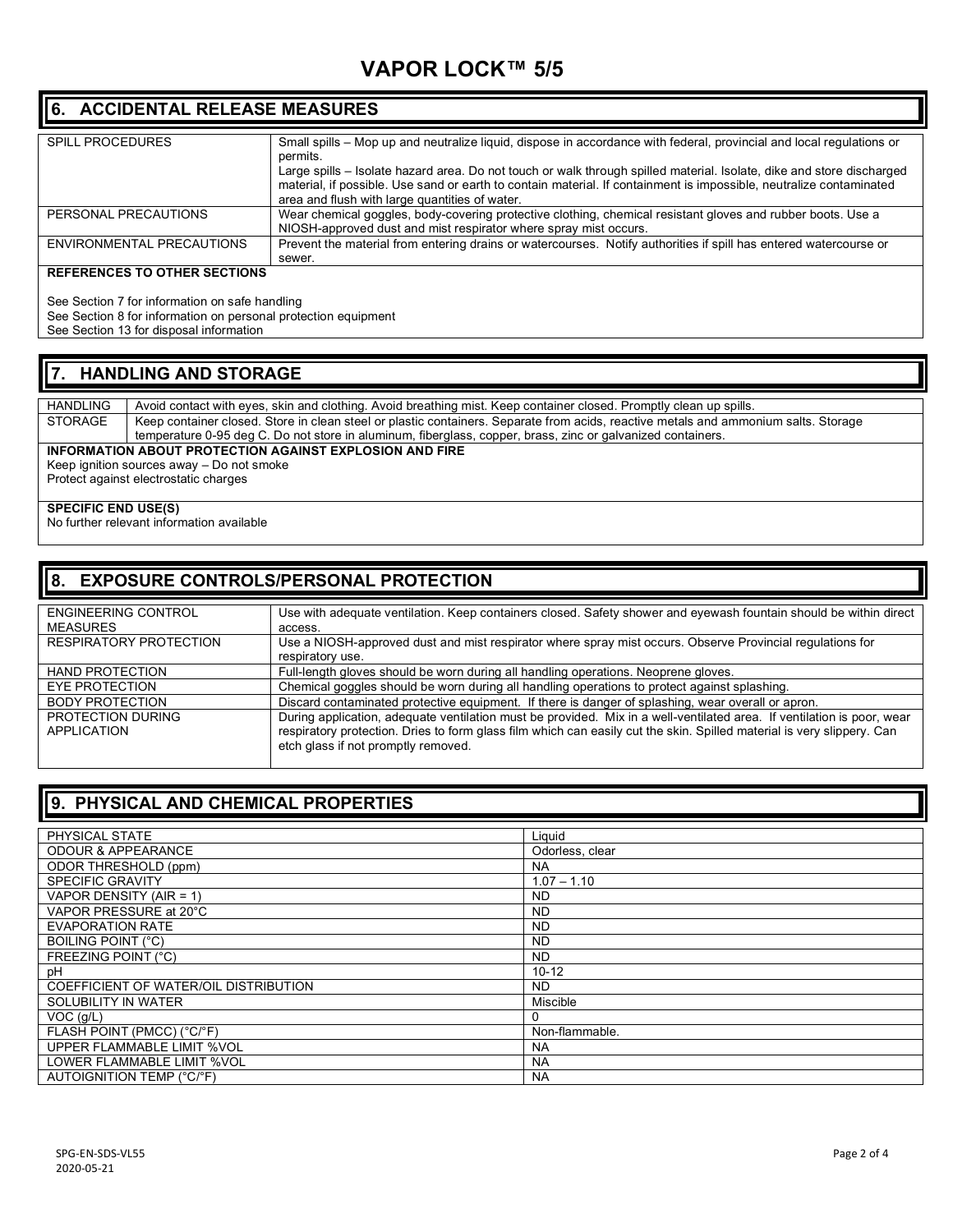# **VAPOR LOCK™ 5/5**

### **10. STABILITY AND REACTIVITY**

| <b>STABILITY</b>                 | Stable under normal conditions                                                                                                                                                                                                                           |
|----------------------------------|----------------------------------------------------------------------------------------------------------------------------------------------------------------------------------------------------------------------------------------------------------|
| CONDITIONS TO AVOID              | Do Not Freeze                                                                                                                                                                                                                                            |
| <b>MATERIALS TO AVOID</b>        | Gels and can generate heat when mixed with acid. May react with ammonium salts resulting in<br>evolution of ammonia gas. Flammable hydrogen gas may be produced on contact with aluminum, tin,<br>lead and zinc. May react with strong oxidizing agents. |
| HAZARDOUS POLYMERIZATION         | Will not occur.                                                                                                                                                                                                                                          |
| HAZARDOUS DECOMPOSITION PRODUCTS | Hydrogen gas.                                                                                                                                                                                                                                            |

#### 11. **TOXICOLOGICAL INFORMATION**

| EFFECTS OF ACUTE EXPOSURE            | Irritation to the eyes and skin is expected. Irritation and burning sensation of mouth,<br>throat, nausea, vomiting and abdominal pain. On inhalation of liquid will cause irritation<br>to mucous membranes, coughing and wheezing. |
|--------------------------------------|--------------------------------------------------------------------------------------------------------------------------------------------------------------------------------------------------------------------------------------|
| EFFECTS OF CHRONIC EXPOSURE          | May cause dermatitis and irritation on repeated contact.                                                                                                                                                                             |
| <b>EXPOSURE LIMITS</b>               | <b>NA</b>                                                                                                                                                                                                                            |
| <b>IRRITANCY</b>                     | Moderate irritation expected                                                                                                                                                                                                         |
| <b>SENSITIZATION</b>                 | <b>ND</b>                                                                                                                                                                                                                            |
| <b>CARCINOGENICITY</b>               | Not listed as a carcinogen by IARC, NTP or OSHA.                                                                                                                                                                                     |
| REPRODUCTIVE TOXICITY                | <b>ND</b>                                                                                                                                                                                                                            |
| <b>TERATOGENICITY</b>                | <b>ND</b>                                                                                                                                                                                                                            |
| <b>MUTAGENICITY</b>                  | <b>ND</b>                                                                                                                                                                                                                            |
| TOXICOLOGICALLY SYNERGISTIC PRODUCTS | <b>ND</b>                                                                                                                                                                                                                            |

#### **12. ECOLOGICAL INFORMATION**

| <b>MOBILITY</b>                           | Sinks and mixes with water. Diluted material rapidly depolymerizes to yield dissolved silica in a form that is<br>indistinguishable from natural dissolved silica.                                                                            |  |
|-------------------------------------------|-----------------------------------------------------------------------------------------------------------------------------------------------------------------------------------------------------------------------------------------------|--|
| PERSISTENCE/DEGRADABILITY                 | This product is not persistent in aquatic systems, but its high pH when undiluted or un-neutralized is harmful to<br>aquatic life. Full ecological impact has not been determined.                                                            |  |
| <b>BIOACCUMULATION</b>                    | Neither silica nor sodium will appreciably bioconcentrate up the food chain.                                                                                                                                                                  |  |
| <b>ECOTOXICITY</b>                        | The following data is reported for sodium silicate on a 100% basis:<br>A 96-hour median tolerance for: Fish (Gambusia affnis) of 2320 ppm; Water fleas (Daphnia magna) of 247 ppm; Snail<br>eggs (Lymnea) of 632 ppm; (Amphipoda) of 160 ppm. |  |
| <b>RESULTS of PBT and vPvB Assessment</b> |                                                                                                                                                                                                                                               |  |
| <b>PBT: N/A</b>                           |                                                                                                                                                                                                                                               |  |
| vPvB: N/A                                 |                                                                                                                                                                                                                                               |  |

#### **13. DISPOSAL CONSIDERATIONS**

| PRODUCT DISPOSAL          | Absorb product on an inert material (sand or earth) and transfer absorbed product into a waste container. |
|---------------------------|-----------------------------------------------------------------------------------------------------------|
|                           | Dispose of in accordance with all applicable local and national regulations.                              |
| <b>CONTAINER DISPOSAL</b> | Labels should not be removed from containers until they have been cleaned. Empty containers may contain   |
|                           | hazardous residues. Dispose of containers with care.                                                      |
| UNCLEANED PACKAGINGS      |                                                                                                           |

**Recommendation:** Disposal must be made according to official regulations

#### **14. TRANSPORTATION INFORMATION CANADA TDG CLASSIFICATION** NOT REGULATED, Keep from freezing **EXPORT** DOT CFR 172.101 DATA NOT REGULATED<br>
UN PROPER SHIPPING NAME UN PROPER SHIPPING NAME UN CLASS NATURAL SERVICE SERVICE SERVICE SERVICE SERVICE SERVICE SERVICE SERVICE SERVICE SERVICE SERVICE SERVICE SERVICE SERVICE SERVICE SERVICE SERVICE SERVICE SERVICE SERVICE SERVICE SERVICE SERVICE SERVICE SERVICE SERVI UN NUMBER NA UN PACKAGING GROUP NAME NAME ON THE STATE OF THE STATE OF THE STATE OF THE STATE OF THE STATE OF THE STATE OF THE STATE OF THE STATE OF THE STATE OF THE STATE OF THE STATE OF THE STATE OF THE STATE OF THE STATE OF THE STAT FLASH POINT NA **HAZARDOUS MATERIAL** HAZARD LABEL NA MARINE POLLUTANT NO<br>
SPECIFIC PRECAUTIONS FOR USER NAME NO MARINE OF NAME NAME NAME SPECIFIC PRECAUTIONS FOR USER